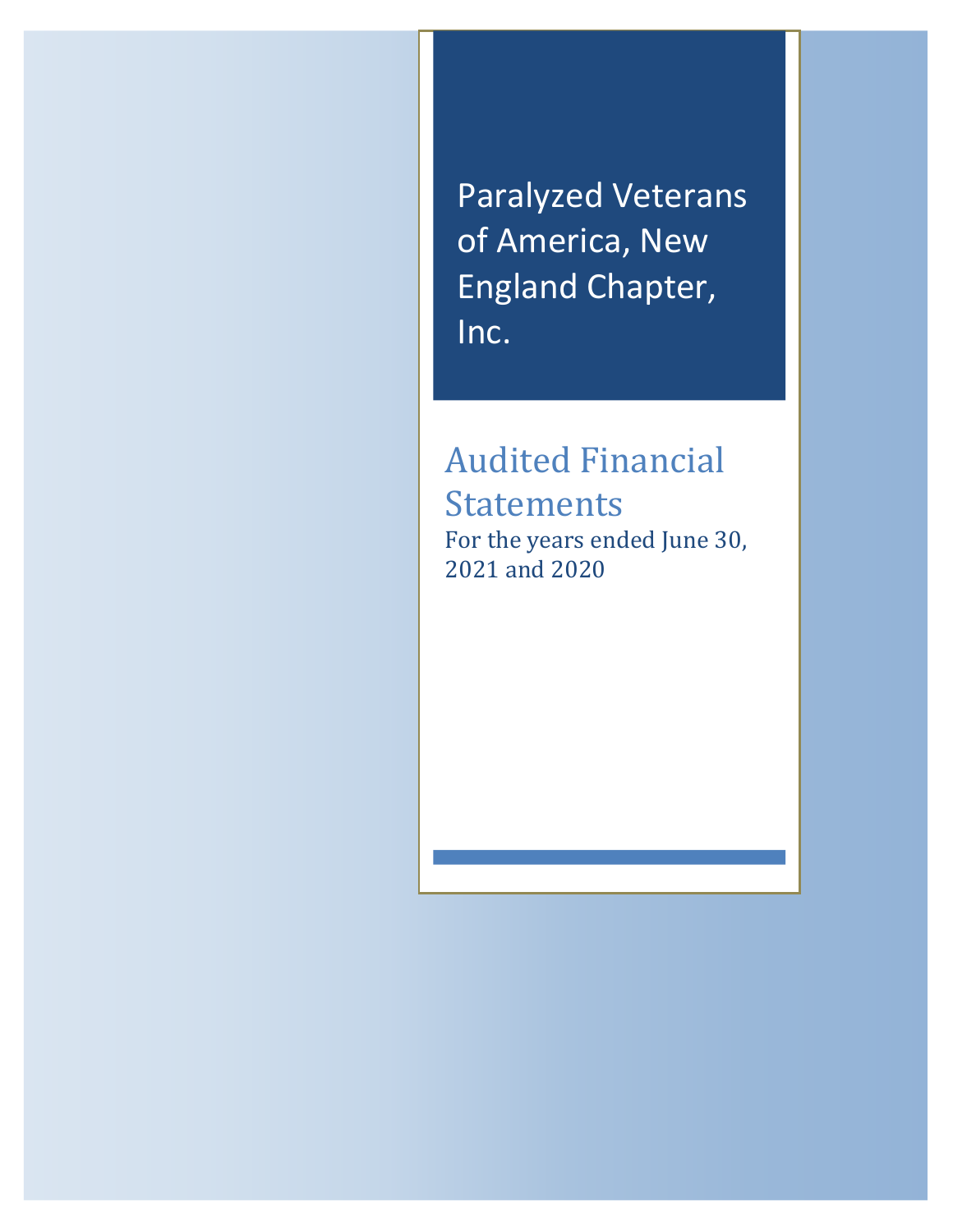# **CONTENTS**

| Independent Auditor's Report     |   |
|----------------------------------|---|
| <b>Financial Statements</b>      |   |
| Statement of Financial Position  | 2 |
| <b>Statement of Activities</b>   | 3 |
| Statement of Functional Expenses | 4 |
| <b>Statement of Cash Flows</b>   | 6 |
| Notes to Financial Statements    |   |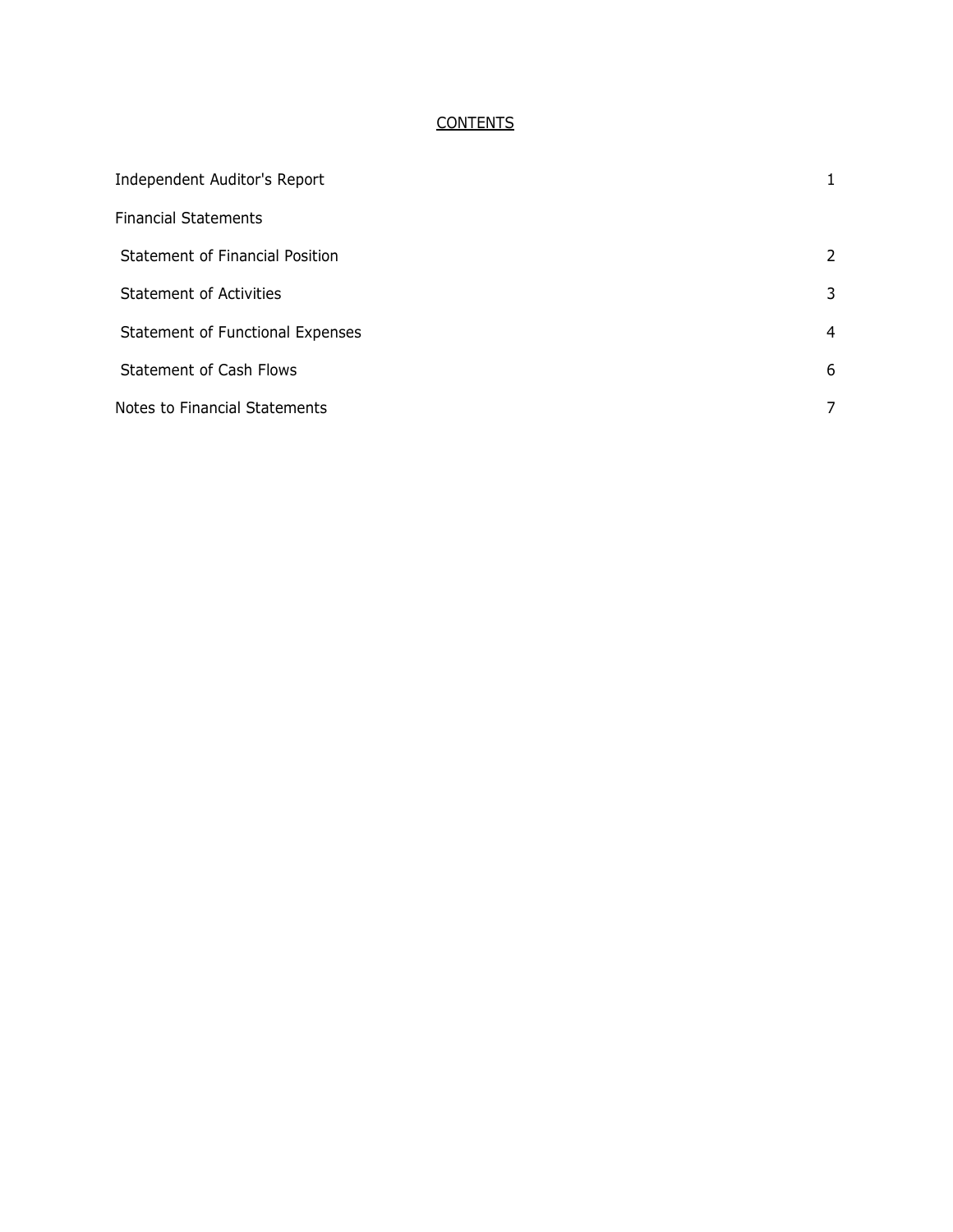

# \_\_\_\_\_\_\_\_\_\_\_\_\_\_\_\_\_\_\_\_\_\_\_\_\_\_\_\_\_\_\_\_\_\_\_\_\_\_\_\_\_\_\_\_\_\_\_\_\_\_\_\_\_\_\_\_\_\_\_\_\_\_\_\_\_\_\_\_\_\_\_\_\_\_\_\_\_\_\_\_\_\_\_\_\_ **INDEPENDENT AUDITOR'S REPORT**

To the Board of Directors and Management of Paralyzed Veterans of America, New England Chapter West Roxbury, MA

We have audited the accompanying financial statements of Paralyzed Veterans of America, New England Chapter (a nonprofit organization), which comprise the statement of financial position as of June 30, 2021 and 2020, and the related statements of activities and cash flows for the years then ended, and the related notes to the financial statements.

#### **Management's Responsibility for the Financial Statements**

Management is responsible for the preparation and fair presentation of these financial statements in accordance with accounting principles generally accepted in the United States of America; this includes the design, implementation, and maintenance of internal control relevant to the preparation and fair presentation of financial statements that are free from material misstatement, whether due to fraud or error.

#### **Auditor's Responsibility**

Our responsibility is to express an opinion on these financial statements based on our audit. We conducted our audit in accordance with auditing standards generally accepted in the United States of America. Those standards require that we plan and perform the audit to obtain reasonable assurance about whether the financial statements are free from material misstatement.

An audit involves performing procedures to obtain audit evidence about the amounts and disclosures in the financial statements. The procedures selected depend on the auditor's judgment, including the assessment of the risks of material misstatement of the financial statements, whether due to fraud or error. In making those risk assessments, the auditor considers internal control relevant to the entity's preparation and fair presentation of the financial statements in order to design audit procedures that are appropriate in the circumstances, but not for the purpose of expressing an opinion on the effectiveness of the entity's internal control. Accordingly, we express no such opinion. An audit also includes evaluating the appropriateness of accounting policies used and the reasonableness of significant accounting estimates made by management, as well as evaluating the overall presentation of the financial statements.

We believe that the audit evidence we have obtained is sufficient and appropriate to provide a basis for our audit opinion.

#### **Opinion**

In our opinion, the financial statements referred to above present fairly, in all material respects, the financial position of Paralyzed Veterans of America, New England Chapter as of June 30, 2021 and 2020, and the changes in its net assets and its cash flows for the years then ended in accordance with accounting principles generally accepted in the United States of America.

**Jason F. Clausen, P.C.**

Fraser, MI October 28, 2021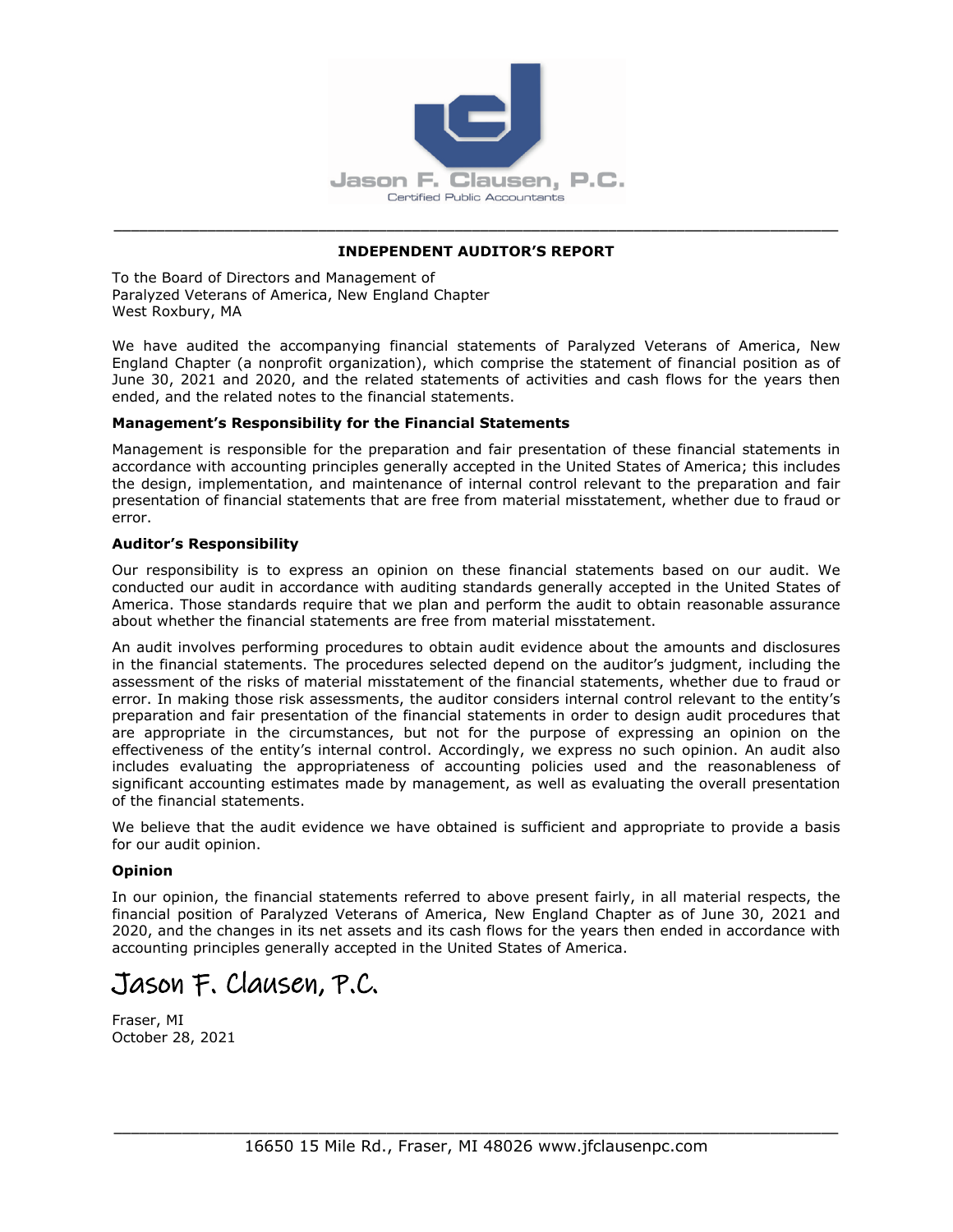### STATEMENT OF FINANCIAL POSITION JUNE 30, 2021 AND 2020

|                                                                                                                                                                                                               | 2021                                         | 2020                                         |
|---------------------------------------------------------------------------------------------------------------------------------------------------------------------------------------------------------------|----------------------------------------------|----------------------------------------------|
| <u>Assets</u>                                                                                                                                                                                                 |                                              |                                              |
| Current assets<br>Cash and cash equivalents<br>Contributions receivable, current<br>Grant receivable<br>Investments<br>Other current assets                                                                   | \$<br>215,230<br>1,048<br>1,008,738<br>6,886 | 249,250<br>\$<br>3,900<br>760,683<br>4,752   |
| Total current assets                                                                                                                                                                                          | 1,231,902                                    | 1,018,585                                    |
| Property and equipment<br>Furniture and equipment<br>Less: accumulated depreciation<br>Net property and equipment<br><b>Total assets</b>                                                                      | 18,088<br>(18,088)<br>1,231,902<br>\$        | 18,088<br>(18,088)<br>\$1,018,585            |
| Liabilities and net assets                                                                                                                                                                                    |                                              |                                              |
| <u>Liabilities</u><br><b>Current liabilities</b><br>Accounts payable<br><b>Accrued liabilities</b><br>Payroll taxes payable<br>Note payable - Paycheck Protection Program<br><b>Total current liabilities</b> | 1,956<br>20,002<br>4,550<br>27,706<br>54,214 | 4,811<br>15,000<br>4,015<br>15,600<br>39,426 |
| Net assets<br>Net assets without donor restrictions<br>Net assets with donor restrictions                                                                                                                     | 1,177,688                                    | 979,159                                      |
| Total net assets                                                                                                                                                                                              | 1,177,688                                    | 979,159                                      |
| Total liabilities and net assets                                                                                                                                                                              | \$1,231,902                                  | \$1,018,585                                  |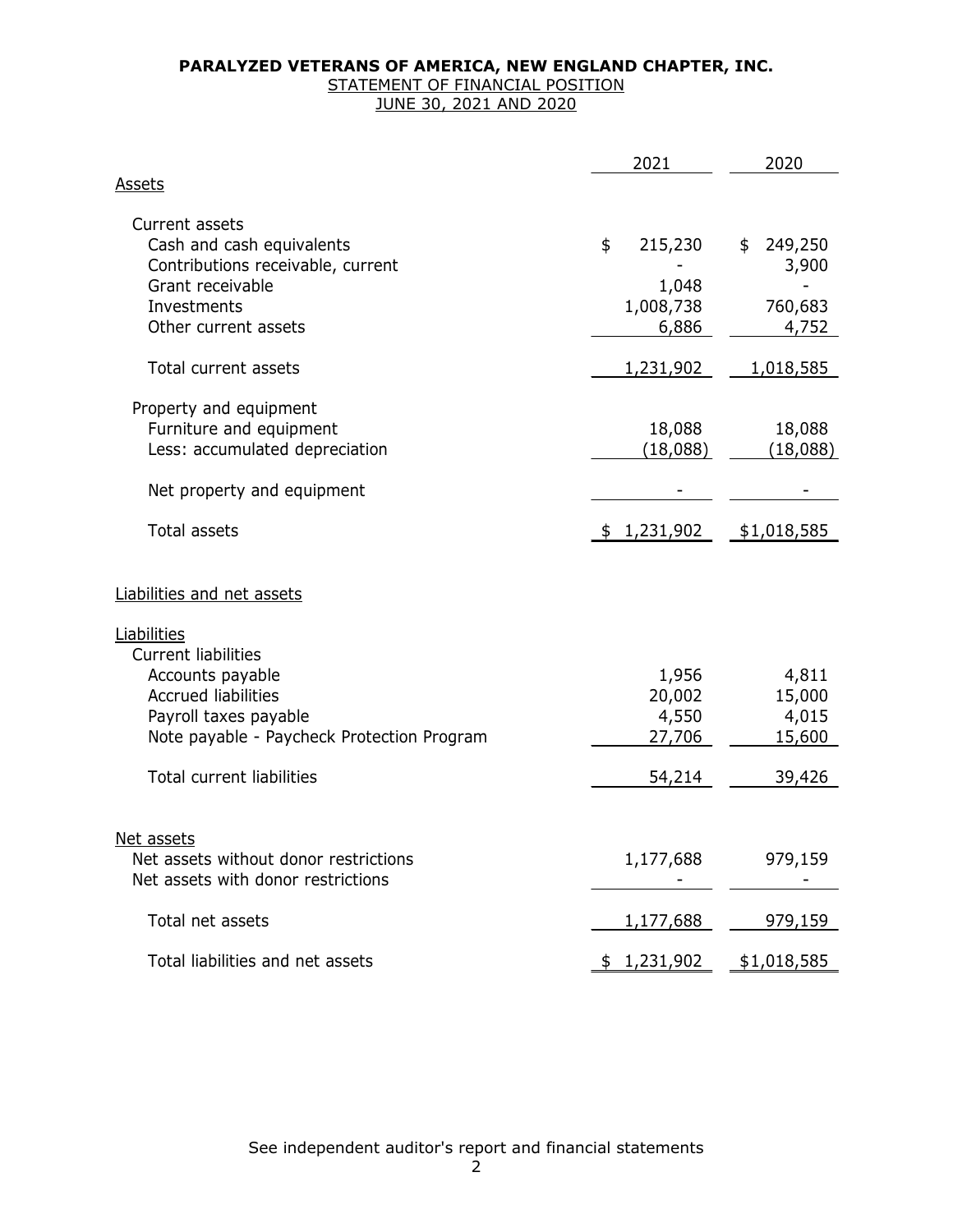## STATEMENT OF ACTIVITIES FOR THE YEAR ENDED JUNE 30, 2021 AND 2020

|                                 |               | 2021         |              | 2020          |
|---------------------------------|---------------|--------------|--------------|---------------|
|                                 | Net assets    | Net assets   |              |               |
|                                 | without donor | with donor   |              |               |
|                                 | restrictions  | restrictions | Total        | Total         |
| Revenue and other support       |               |              |              |               |
| Contributions                   | \$<br>94,249  | \$           | 94,249<br>\$ | 323,047<br>\$ |
| Advertising                     | 375           |              | 375          | 7,500         |
| PVA chapter grant               | 147,309       |              | 147,309      | 142,390       |
| Fundraising                     | 9,165         |              | 9,165        |               |
| Investment income:              |               |              |              |               |
| Interest and dividends          | 622           |              | 622          | 1,969         |
| Unrealized / realized gains     |               |              |              |               |
| (losses)                        | 263,180       |              | 263,180      | (10, 353)     |
| Less: Investment expense        | (3, 326)      |              | (3, 326)     | (2, 101)      |
| Sporting activities             | 21,509        |              | 21,509       | 28,710        |
| Miscellaneous income            | 1,200         |              | 1,200        | 1,594         |
| PPP loan forgiveness            | 15,600        |              | 15,600       |               |
|                                 |               |              |              |               |
| Total public support            | 549,883       |              | 549,883      | 492,756       |
| <b>Expense</b>                  |               |              |              |               |
| Program services                |               |              |              |               |
| Advocacy, liaison, and service  | 77,892        |              | 77,892       | 61,930        |
| Membership                      | 59,165        |              | 59,165       | 28,873        |
| Communication                   | 67,287        |              | 67,287       | 35,670        |
|                                 |               |              |              |               |
| Sports and recreation           | 69,474        |              | 69,474       | 71,322        |
| Total program services          | 273,818       |              | 273,818      | 197,795       |
| Supporting services             |               |              |              |               |
| Management and general          | 52,836        |              | 52,836       | 52,712        |
| Fundraising                     | 24,700        |              | 24,700       | 17,623        |
|                                 |               |              |              |               |
| Total supporting services       | 77,536        |              | 77,536       | 70,335        |
|                                 |               |              |              |               |
| Total expenses                  | 351,354       |              | 351,354      | 268,130       |
|                                 |               |              |              |               |
| Change in net assets            | 198,529       |              | 198,529      | 224,626       |
|                                 |               |              |              |               |
| Net assets, beginning of period | 979,159       |              | 979,159      | 754,533       |
| Net assets, end of period       | \$1,177,688   | \$           | \$1,177,688  | \$979,159     |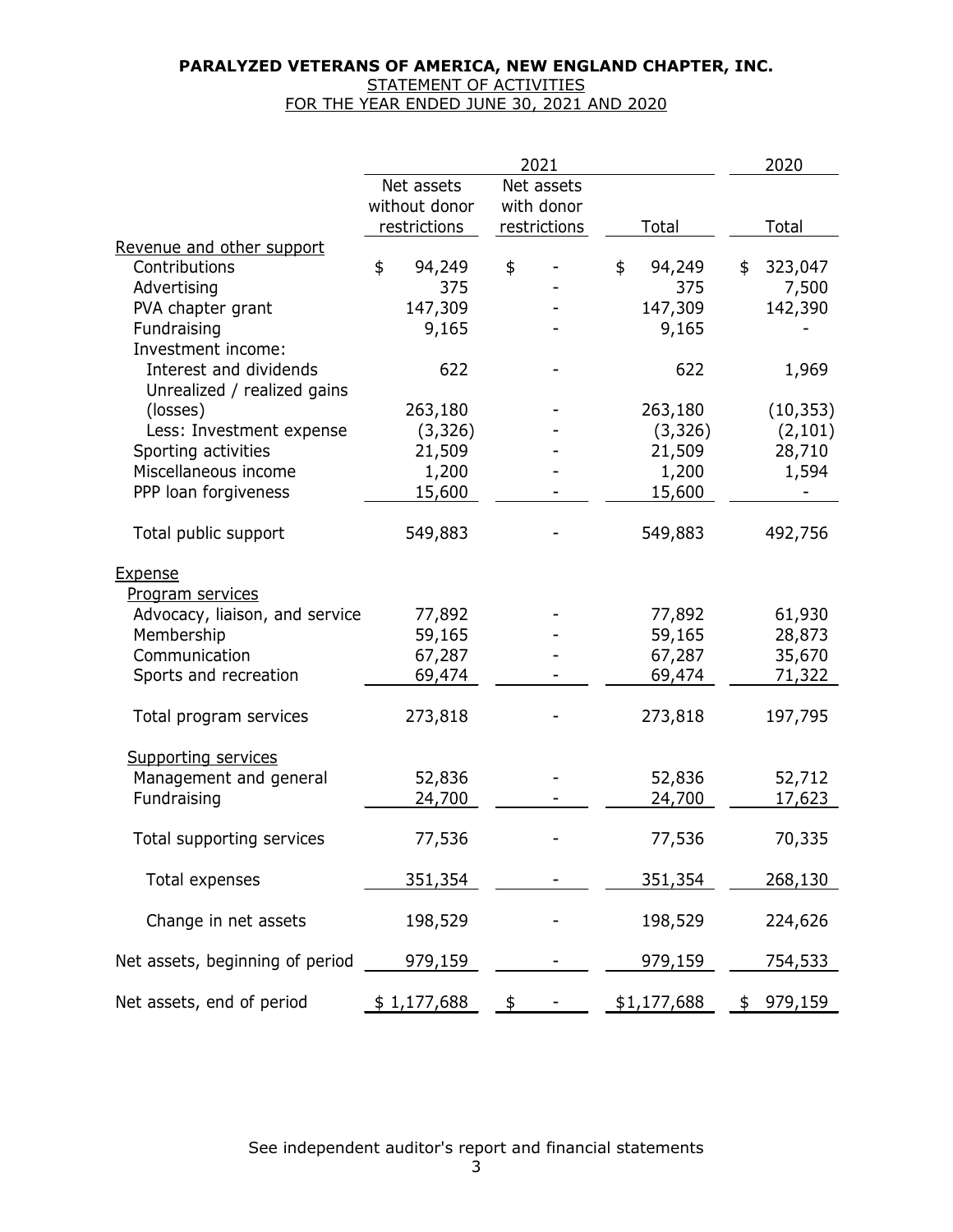# STATEMENT OF FUNCTIONAL EXPENSES

FOR THE YEAR ENDED JUNE 30, 2021

|                                     | Program Services |              |                          |              |               | <b>Supporting Services</b> |                          |         |
|-------------------------------------|------------------|--------------|--------------------------|--------------|---------------|----------------------------|--------------------------|---------|
|                                     | Advocacy         |              |                          |              | Total         | Management                 |                          |         |
|                                     | Liaison          |              |                          | Sports and   | Program       | and                        |                          |         |
| Description                         | Service          | Membership   | Communication            | Recreation   | Services      | General                    | Fundraising              | Total   |
| Salaries and Wages                  | 52,224<br>\$     | 17,408<br>\$ | 17,408<br>\$             | 17,408<br>\$ | 104,448<br>\$ | 17,408<br>\$               | 17,408<br>\$             | 139,264 |
| Payroll taxes                       | 6,343            | 2,114        | 2,114                    | 2,114        | 12,685        | 2,114                      | 2,114                    | 16,913  |
| Total salaries and related expenses | 58,567           | 19,522       | 19,522                   | 19,522       | 117,133       | 19,522                     | 19,522                   | 156,177 |
| Professional fees                   | 1,781            | 594          | 594                      | 594          | 3,563         | 594                        | 594                      | 4,751   |
| Office expenses                     |                  |              |                          |              |               | 1,604                      |                          | 1,604   |
| Printing and Postage                | 800              | 6,624        | 23,781                   | 27           | 31,232        | 1,323                      | 157                      | 32,712  |
| <b>Information Technology</b>       |                  |              | 19,815                   | 875          | 20,690        | 3,540                      |                          | 24,230  |
| Occupancy                           | 8,763            | 2,921        | 2,921                    | 2,921        | 17,526        | 8,480                      | 2,921                    | 28,927  |
| Maintenance                         |                  |              |                          |              |               | 2,962                      |                          | 2,962   |
| Travel                              |                  |              |                          | 281          | 281           | 2,423                      | 13                       | 2,717   |
| Insurance                           | 1,962            | 654          | 654                      | 1,244        | 4,514         | 654                        | 654                      | 5,822   |
| Supplies                            | 455              |              |                          |              | 455           |                            |                          | 455     |
| Dues and fees                       | 2,343            |              |                          |              | 2,343         | 441                        |                          | 2,784   |
| Program expenses                    | 3,221            | 28,850       | $\overline{\phantom{a}}$ | 44,010       | 76,081        |                            | $\overline{\phantom{a}}$ | 76,081  |
| Miscellaneous                       |                  |              |                          |              |               | 11,293                     | $\overline{\phantom{a}}$ | 11,293  |
| Direct fundraising                  |                  |              |                          |              |               |                            | 839                      | 839     |
| Total functional expenses           | 77,892           | 59,165<br>\$ | 67,287<br>\$             | 69,474<br>\$ | 273,818<br>\$ | 52,836<br>\$               | 24,700<br>\$             | 351,354 |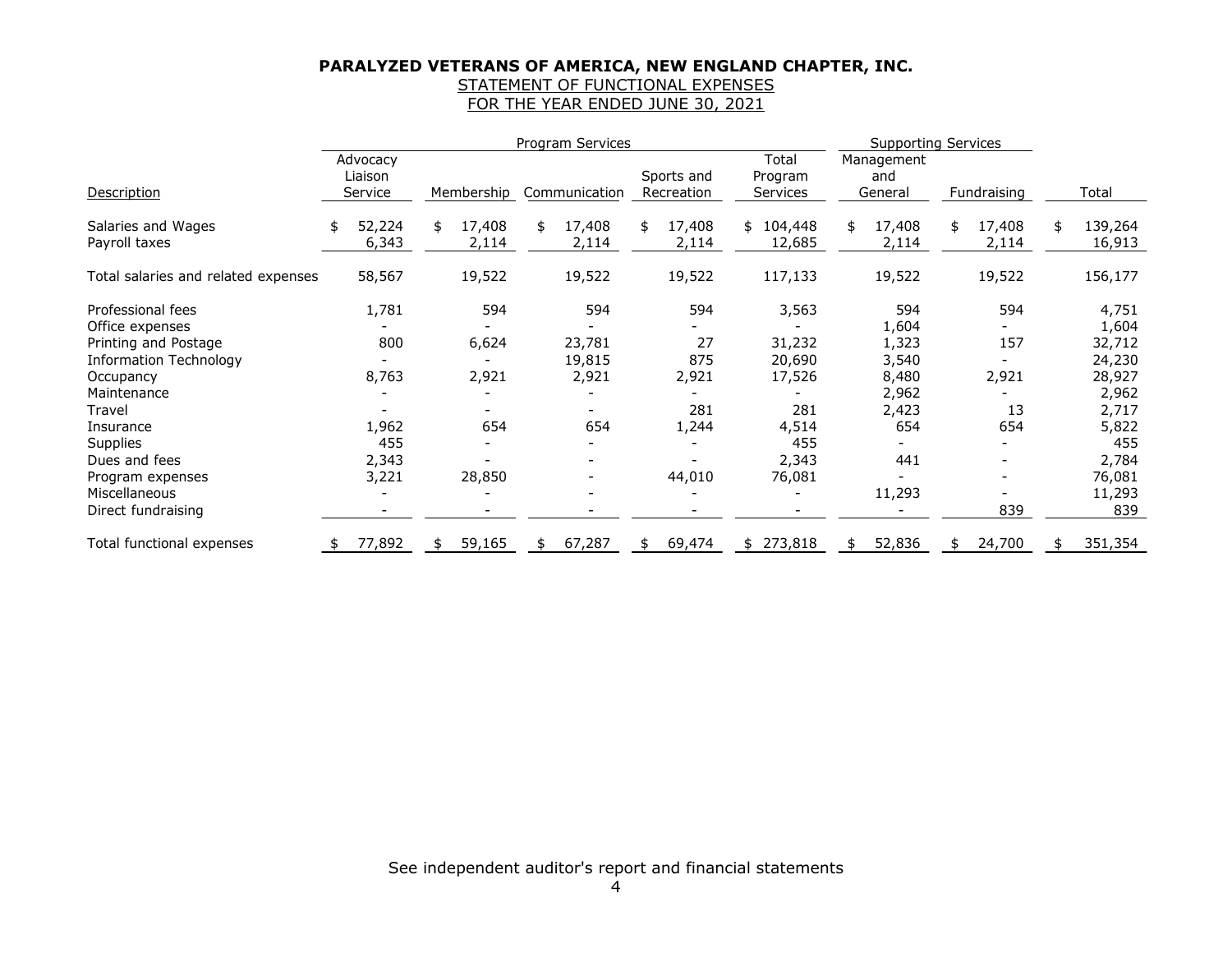# STATEMENT OF FUNCTIONAL EXPENSES

FOR THE YEARENDED JUNE 30, 2020

|                                     | Program Services |                     |    |                 |    | <b>Supporting Services</b> |                       |                       |    |                   |    |                 |                        |
|-------------------------------------|------------------|---------------------|----|-----------------|----|----------------------------|-----------------------|-----------------------|----|-------------------|----|-----------------|------------------------|
|                                     |                  | Advocacy<br>Liaison |    |                 |    |                            | Sports and            | Total<br>Program      |    | Management<br>and |    |                 |                        |
| Description                         |                  | Service             |    | Membership      |    | Communication              | Recreation            | Services              |    | General           |    | Fundraising     | Total                  |
| Salaries and Wages<br>Payroll taxes | \$               | 35,840<br>4,959     | \$ | 11,947<br>1,653 | \$ | 11,947<br>1,653            | \$<br>11,947<br>1,653 | \$<br>71,681<br>9,918 | \$ | 11,947<br>1,653   | \$ | 11,947<br>1,653 | \$<br>95,575<br>13,224 |
| Total salaries and related expenses |                  | 40,799              |    | 13,600          |    | 13,600                     | 13,600                | 81,599                |    | 13,600            |    | 13,600          | 108,799                |
| Professional fees                   |                  | 2,344               |    | 781             |    | 781                        | 781                   | 4,687                 |    | 781               |    | 781             | 6,249                  |
| Office expenses                     |                  |                     |    |                 |    |                            |                       |                       |    | 3,852             |    |                 | 3,852                  |
| Printing and Postage                |                  |                     |    | 1,162           |    | 18,005                     |                       | 19,167                |    | 793               |    |                 | 19,960                 |
| <b>Information Technology</b>       |                  |                     |    |                 |    |                            |                       |                       |    | 3,999             |    |                 | 3,999                  |
| Occupancy                           |                  | 8,241               |    | 2,747           |    | 2,747                      | 2,747                 | 16,482                |    | 7,071             |    | 2,747           | 26,300                 |
| Maintenance                         |                  |                     |    |                 |    |                            |                       |                       |    | 3,894             |    |                 | 3,894                  |
| Travel                              |                  | 3,520               |    | 300             |    |                            | 664                   | 4,484                 |    | 6,933             |    | 35              | 11,452                 |
| Conferences and Meetings            |                  | 163                 |    | 7,000           |    |                            |                       | 7,163                 |    |                   |    |                 | 7,163                  |
| Insurance                           |                  | 1,380               |    | 460             |    | 460                        | 2,498                 | 4,798                 |    | 460               |    | 460             | 5,718                  |
| <b>Supplies</b>                     |                  | 138                 |    |                 |    | 77                         |                       | 215                   |    |                   |    |                 | 215                    |
| Stipends                            |                  |                     |    |                 |    |                            |                       |                       |    | 2,400             |    |                 | 2,400                  |
| Dues and fees                       |                  | 705                 |    |                 |    |                            |                       | 705                   |    | 771               |    |                 | 1,476                  |
| Program expenses                    |                  | 4,640               |    | 2,823           |    |                            | 51,032                | 58,495                |    |                   |    |                 | 58,495                 |
| Miscellaneous                       |                  |                     |    |                 |    |                            |                       |                       |    | 8,158             |    |                 | 8,158                  |
| Total functional expenses           | \$.              | 61,930              | \$ | 28,873          | \$ | 35,670                     | \$<br>71,322          | \$197,795             | \$ | 52,712            | \$ | 17,623          | 268,130                |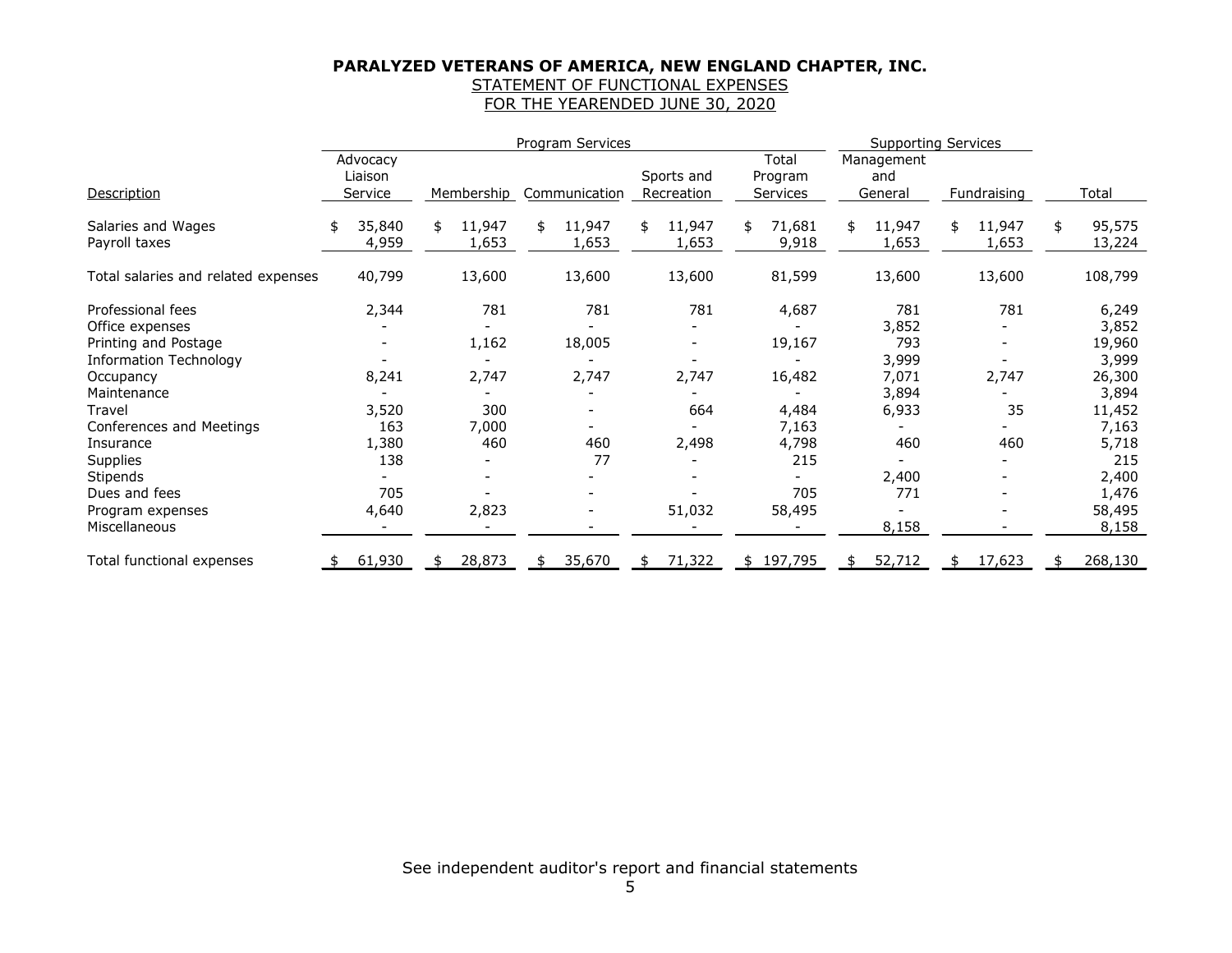# STATEMENT OF CASH FLOWS

FOR THE YEAR ENDED JUNE 30, 2021 AND 2020

|                                                                                                                                                                                                                                                                                                                                                                       | 2021                                                                 | 2020 |                                                              |  |  |
|-----------------------------------------------------------------------------------------------------------------------------------------------------------------------------------------------------------------------------------------------------------------------------------------------------------------------------------------------------------------------|----------------------------------------------------------------------|------|--------------------------------------------------------------|--|--|
| Cash flows from operating activites<br>Change in net assets<br>Adjustments to reconcile change in net assets:<br>to net cash provided by operating activities                                                                                                                                                                                                         | \$<br>198,529                                                        | \$   | 224,626                                                      |  |  |
| Depreciation<br>Interest and dividends<br>Unrealized gains / losses on investments<br>Investment expenses<br>PPP loan forgiveness                                                                                                                                                                                                                                     | (622)<br>(263, 180)<br>3,326<br>(15,600)                             |      | (1,969)<br>10,353<br>2,101                                   |  |  |
| Changes in operating assets and liabilities<br>(Increase) decrease in contributions receivable<br>(Increase) decrease in grants receivable<br>(Increase) decrease in other assets<br>Increase (decrease) in accounts payable<br>Increase (decrease) in accrued liabilities<br>Increase (decrease) in payroll taxes payable<br>Increase (decrease) in deferred revenue | 3,900<br>(1,048)<br>(2, 134)<br>(2,855)<br>5,002<br>535<br>(74, 147) |      | (3,900)<br>9,351<br>(4, 237)<br>(1, 141)<br>4,015<br>(1,760) |  |  |
| Net cash provided by (used in) operating activities                                                                                                                                                                                                                                                                                                                   |                                                                      |      | 237,439                                                      |  |  |
| Cash flows from investing activities<br>Cash paid for purchase of investments<br>Interest and dividends<br>Investment expenses<br>Net cash provided by (used in) investing activities                                                                                                                                                                                 | 15,125<br>622<br>(3, 326)<br>12,421                                  |      | (87, 955)<br>1,969<br>(2, 101)<br>(88, 087)                  |  |  |
| Cash flows from financing activities                                                                                                                                                                                                                                                                                                                                  |                                                                      |      |                                                              |  |  |
| Borrowing on PPP loan                                                                                                                                                                                                                                                                                                                                                 | 27,706                                                               |      | 15,600                                                       |  |  |
| Net cash provided by financing activities                                                                                                                                                                                                                                                                                                                             | 27,706                                                               |      | 15,600                                                       |  |  |
| Net increase (decrease) in cash and cash equivalents                                                                                                                                                                                                                                                                                                                  | (34, 020)                                                            |      | 164,952                                                      |  |  |
| Cash and cash equivalents, beginning of period                                                                                                                                                                                                                                                                                                                        | 249,250                                                              |      | 84,298                                                       |  |  |
| Cash and cash equivalents, end of period                                                                                                                                                                                                                                                                                                                              | 215,230                                                              | \$   | 249,250                                                      |  |  |

The Chapter paid \$0 for interest for the year ended June 30, 2021 and 2020.

See independent auditor's report and financial statements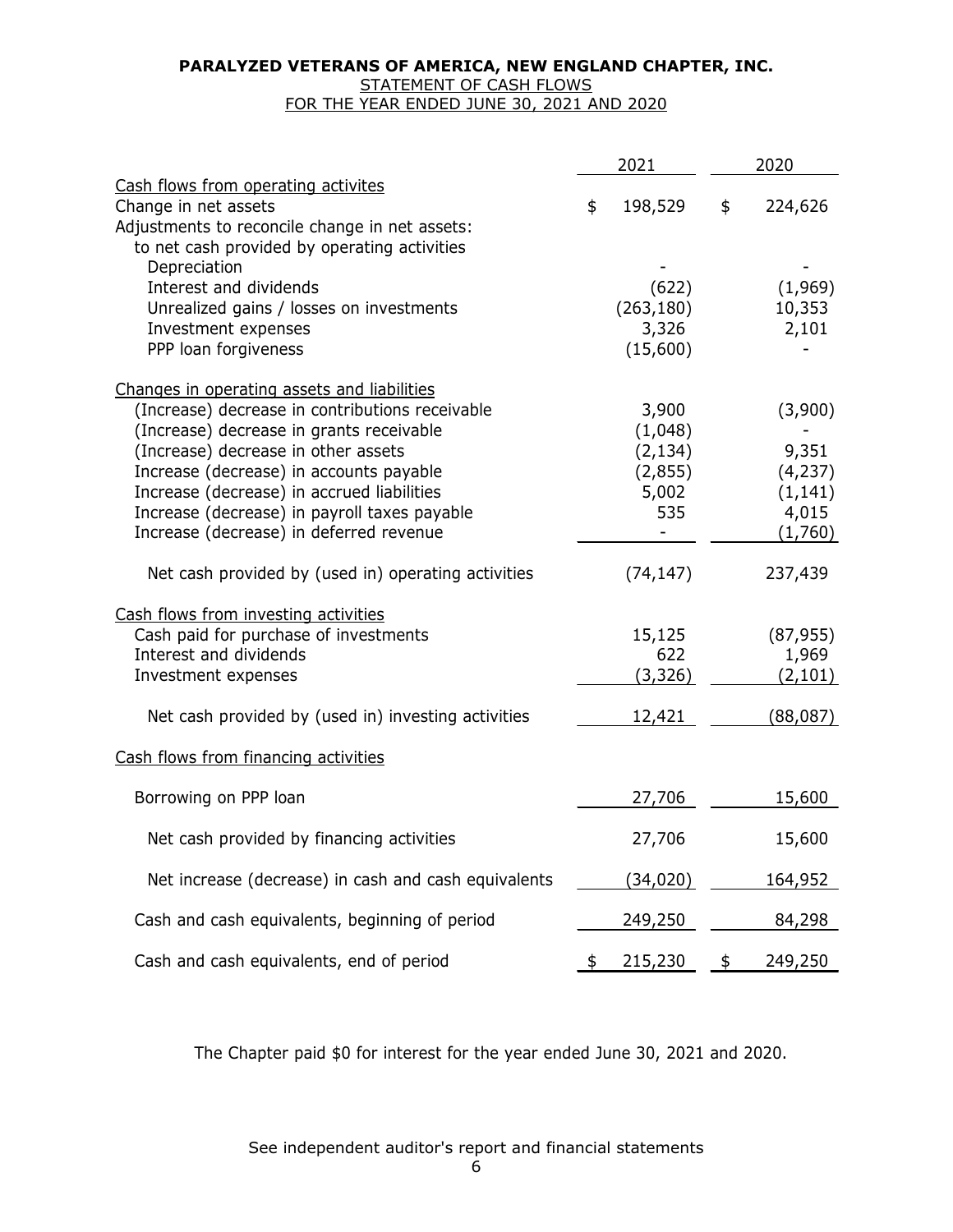## **NOTE 1 – NATURE OF ACTIVITIES**

Paralyzed Veterans of America, New England Chapter (the Chapter) is a Massachusetts nonprofit, and is an affiliated chapter of Paralyzed Veterans of America, the National Organization. The Chapter was formed to aid and assist veterans who have suffered injuries or diseases of the spinal cord, to advocate and promote medical research and programs in fields connected with injuries and diseases of the spinal cord, and to promote legislative provisions for barrier free designs. The Chapter is supported primarily through the National Organization, contributions, grants, and various fundraising events. The Chapter operates the following major programs:

- Advocacy, Liaison, and Service advocating for the civil rights of its members, provision liaison with VA Medical Centers, or other institution where members receive health care, and assisting its members in applying for and obtaining veterans benefits
- Sports and recreation assisting the expansion of both the quality and quantity of opportunities in sports and recreation, especially those activities which enhance lifetime health and fitness
- Communication reporting its activities to its membership, other chapters, the National Office, and national officers
- $\bullet$  Membership maintaining membership

# **NOTE 2 – SUMMARY OF SIGNIFICANT ACCOUNTING POLICIES**

#### *Basis of Accounting*

The accompanying financial statements have been prepared on the accrual basis of accounting in accordance with generally accepted accounting principles. Net assets and revenues, expenses, gains, and losses are classified based on the existence or absence of donor-imposed restrictions. Accordingly, net assets of the Chapter and changes therein are classified and reported as follows:

### *Classification of Net Assets*

The Chapter prepares it financial statements in accordance with FASB ASC 958-205, "Financial Statements of Not-for-Profit Organizations". Under FASB ASC 958-205, the Chapter is required to report information regarding its financial position and activities according to two classes of net assets: net assets without donor restrictions, and net assets with donor restrictions. As permitted under the provisions of FASB 958-605, the Chapter records donor-restricted contributions whose restrictions have been satisfied in the same reporting period as unrestricted support in such year.

#### *Cash and Cash Equivalents*

For the purposes of the statement of cash flows, the Chapter considers all short-term investments with an original maturity of three months or less to be cash equivalents. Periodically, the Chapter has cash deposits in excess of federally insured limits and recognizes this as normal risk in the course of business. As of June 30, 2021 and 2020, the Chapter had no deposits in excess of federally insured limits.

### *Current Financial Assets*

The Chapter has \$1,223,968 of financial assets available within 1 year of the balance sheet date to meet cash needs for general expenditure consisting of cash of \$215,230 and investments of \$1,008,738 None of these financial assets are subject to donor or other

See independent auditor's report and financial statements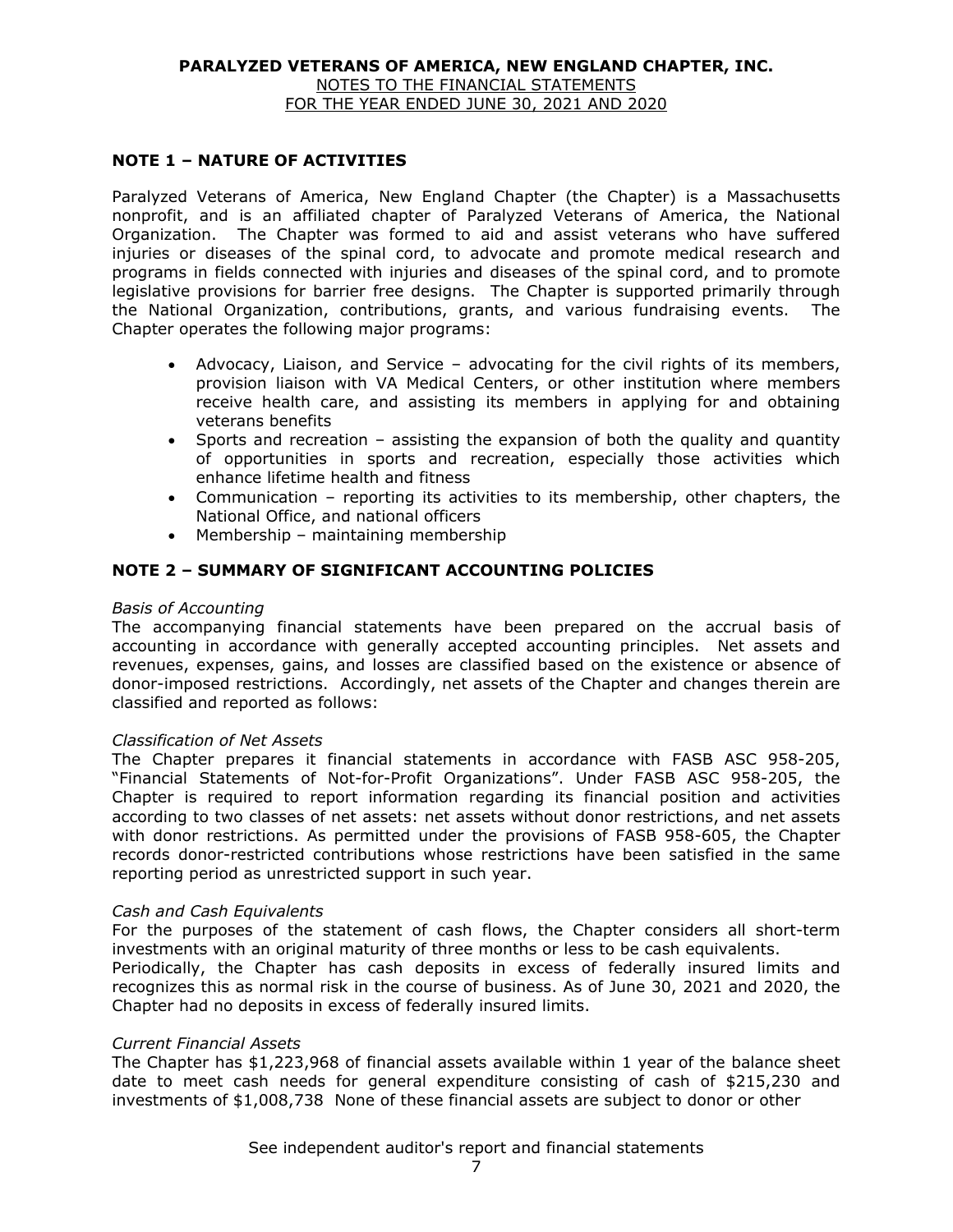## **NOTE 2 – SUMMARY OF SIGNIFICANT ACCOUNTING POLICIES (CONTINUED)**

contractual restrictions that make them unavailable for general expenditure within one year of the balance sheet date. The Chapter has a goal to maintain financial assets, which consist of cash and short-term investments, on hand to meet 60 days of normal operating expenses, which are, on average, approximately \$50,000. The Chapter has a policy to structure its financial assets to be available as its general expenditures, liabilities, and other obligations come due.

#### *Donations*

Donated contributions are reflected in the accompanying statements at their estimated values at date of receipt.

The Chapter reports gifts of cash and other assets as restricted support if they are received with donor stipulations that limit the use of donated assets. When a donor restriction expires, that is, when a stipulated time restriction ends or purpose restriction is accomplished, net assets with donor restrictions are reclassified to net assets without donor restrictions and reported in the statement of activities, as net assets released from restrictions. Restricted contributions whose restrictions are met within the same reporting period as the contribution is received are reported as support within net assets without donor restrictions.

The Chapter reports gifts of land, buildings, and equipment as unrestricted support unless the explicit donor stipulations specify how the donated assets must be used. Gifts of longlived assets with explicit restrictions that specify how the assets are to be used and gifts of cash or other assets that must be used to acquire long-lived assets are reported as net assets with donor restrictions. Absent donor stipulations regarding how long those longlived assets must be maintained, the Chapter reports expirations of donor restrictions when the donated or acquired long-lived assets are placed in service.

### *Capitalization and Depreciation*

The Chapter follows a practice of capitalizing the cost of all expenditures for furniture and equipment in excess of \$1,000. The fair value of donated assets is similarly capitalized. Depreciation of furniture and equipment is provided over the estimated useful lives of the respective assets on a straight-line basis.

#### *Use of Estimates*

The preparation of financial statements in conformity with generally accepted accounting principles requires management to make estimates and assumptions that affect the reported amounts of assets and liabilities and disclosure of contingent assets and liabilities at the date of the financial statements and the reported amounts of revenues and expenses during the reporting period. Actual results could differ from those estimates.

#### *Investments*

Investments are carried at fair value in the statements of financial position based on quoted market prices provided by investment advisors. Investment income or loss is included in the statement of activities as increases or decreases in unrestricted net assets.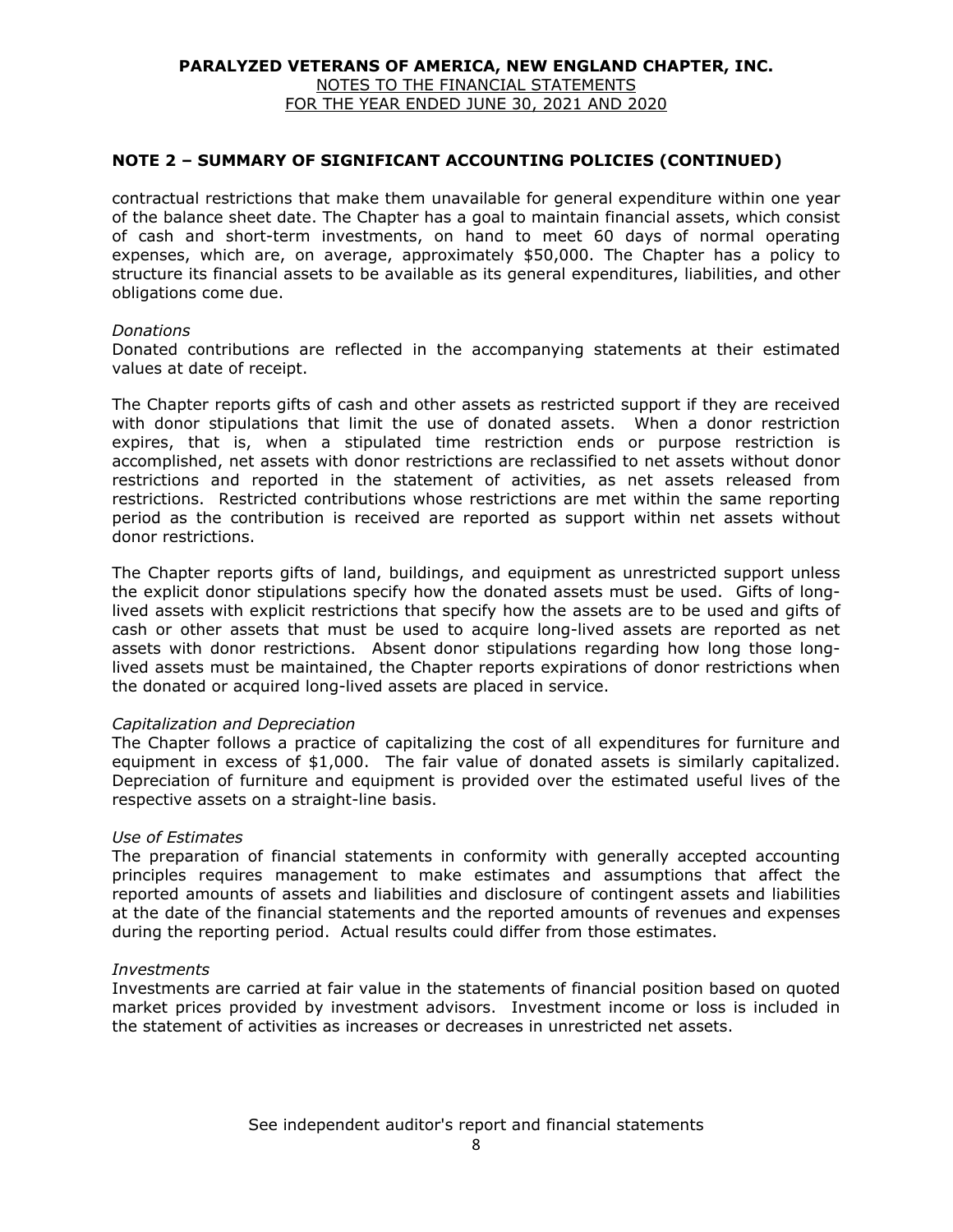#### **NOTE 2 – SUMMARY OF SIGNIFICANT ACCOUNTING POLICIES (CONTINUED)**

#### *Contributed Services*

Contributed services meeting the requirement for recognition in the accompanying financial statements were not material, and therefore not recorded. However, many volunteers have donated significant amounts of their time in the Chapter's program services and its fundraising campaigns.

#### *Functional Allocation of Expenses*

The financial statements report certain categories of expenses that are attributable to more than one program or supporting function. Therefore, these expenses require allocation on a reasonable basis that is consistently applied. The expenses that are allocated include salaries and benefits, office and occupancy, general and administrative, interest, and depreciation, all of which are allocated on the basis of management's estimate of time and effort.

#### **NOTE 3 – FAIR VALUE MEASUREMENTS**

Generally accepted accounting principles (GAAP) defines fair value as the exchange price that world be received for an asset or paid to transfer a liability (an exit price) in the principal or most advantageous market for the asset or liability in an orderly transaction between market participants on the measurement date. GAAP also established a fair value hierarchy which requires an entity to maximize the use of observable inputs and minimize the use of unobservable inputs when measuring fair value. The standard describes three levels of inputs that may be used to measure fair value:

#### *Basis of Fair Value Measurement*

Level 1:

Valuations based on quoted prices in active markets for identical assets or liabilities that the Chapter has the ability to access.

#### Level 2:

Valuations based on quoted prices for similar assets or liabilities, quoted prices in markets that are not active, or other inputs that are observable or can be corroborated by observable data for substantially the full term of the assets or liabilities.

#### Level 3:

Valuations based on inputs that are supported by little or no market activity and that are significant to the fair value of the assets or liabilities.

As required by GAAP, financial assets and liabilities are classified in their entirety based on the lowest level of input that is significant to the fair value measurement. The assessment of the significance of a particular input to the fair value measurement requires judgment, and may affect the valuation of assets and liabilities and their placement within the fair value hierarchy levels.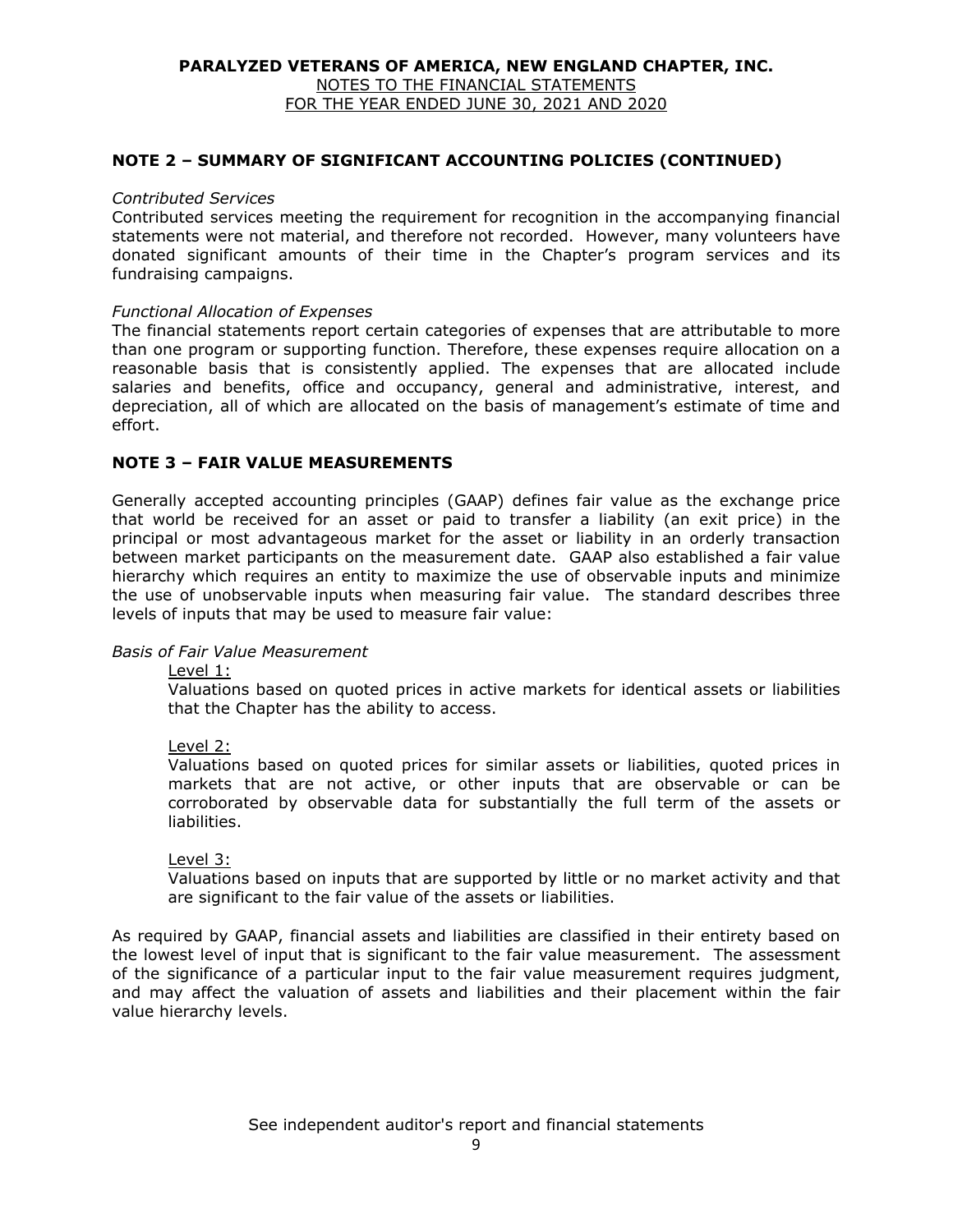# **NOTE 3 – FAIR VALUE MEASUREMENTS (CONTINUED)**

The following table presents financial assets measured at fair value on a recurring basis as of June 30, 2021:

| Description                            | Level 1            |      | Level 2 |      | Level 3 | Fair Value         |
|----------------------------------------|--------------------|------|---------|------|---------|--------------------|
| Cash and CDs<br><b>Stocks and ETFs</b> | 115,719<br>893,019 | - \$ |         | - \$ |         | 115,719<br>893,019 |
| Investments                            | 1,008,738          |      | $\sim$  |      |         | <u>1,008,738</u>   |

The following table presents financial assets measured at fair value on a recurring basis as of June 30, 2020:

| Description                                           | Level 1                      |      | Level 2 |               | Level 3 | Fair Value                   |
|-------------------------------------------------------|------------------------------|------|---------|---------------|---------|------------------------------|
| Cash and CDs<br>Corp. Fixed Income<br>Stocks and ETFs | 19,556<br>101,067<br>640,059 | - \$ | - \$    |               | $-$ \$  | 19,556<br>101,067<br>640,059 |
| Investments                                           | 760,683                      |      | ۰.      | $\mathcal{F}$ |         | 760,683                      |

### **NOTE 4 – PROPERTY AND EQUIPMENT**

As of June 30, 2021, and June 30, 2020, property and equipment consist of:

|                                | 2021     |   | 2020     |
|--------------------------------|----------|---|----------|
| Office equipment               | 18,088   |   | 18,088   |
|                                | 18,088   |   | 18,088   |
| Less: Accumulated depreciation | (18,088) |   | (18,088) |
| Net property and equipment     |          | Æ |          |

# **NOTE 5 – PAYCHECK PROTECTION PROGRAM ("PPP") LOAN**

On April 29, 2020, the Chapter received loan proceeds in the amount of \$15,600 under the Paycheck Protection Program ("PPP"). The PPP, established as part of the Coronavirus Aid, Relief and Economic Security Act ("CARES Act"), provides for loans to qualifying businesses for amounts up to 2.5 times of the average monthly payroll expenses of the qualifying business. The loans and accrued interest are forgivable after twenty-four weeks as long as the borrower uses the loan proceeds for eligible purposes, including payroll, benefits, rent and utilities, and maintains its payroll levels.

The unforgiven portion of the PPP loan is payable over two years at an interest rate of 1%, with a deferral of payments for the first six months. The Company intends to use the proceeds for purposes consistent with the PPP. While the Company currently believes that its use of the loan proceeds will meet the conditions for forgiveness of the loan, we cannot assure you that we will not take actions that could cause the Company to be ineligible for forgiveness of the loan, in whole or in part.

### See independent auditor's report and financial statements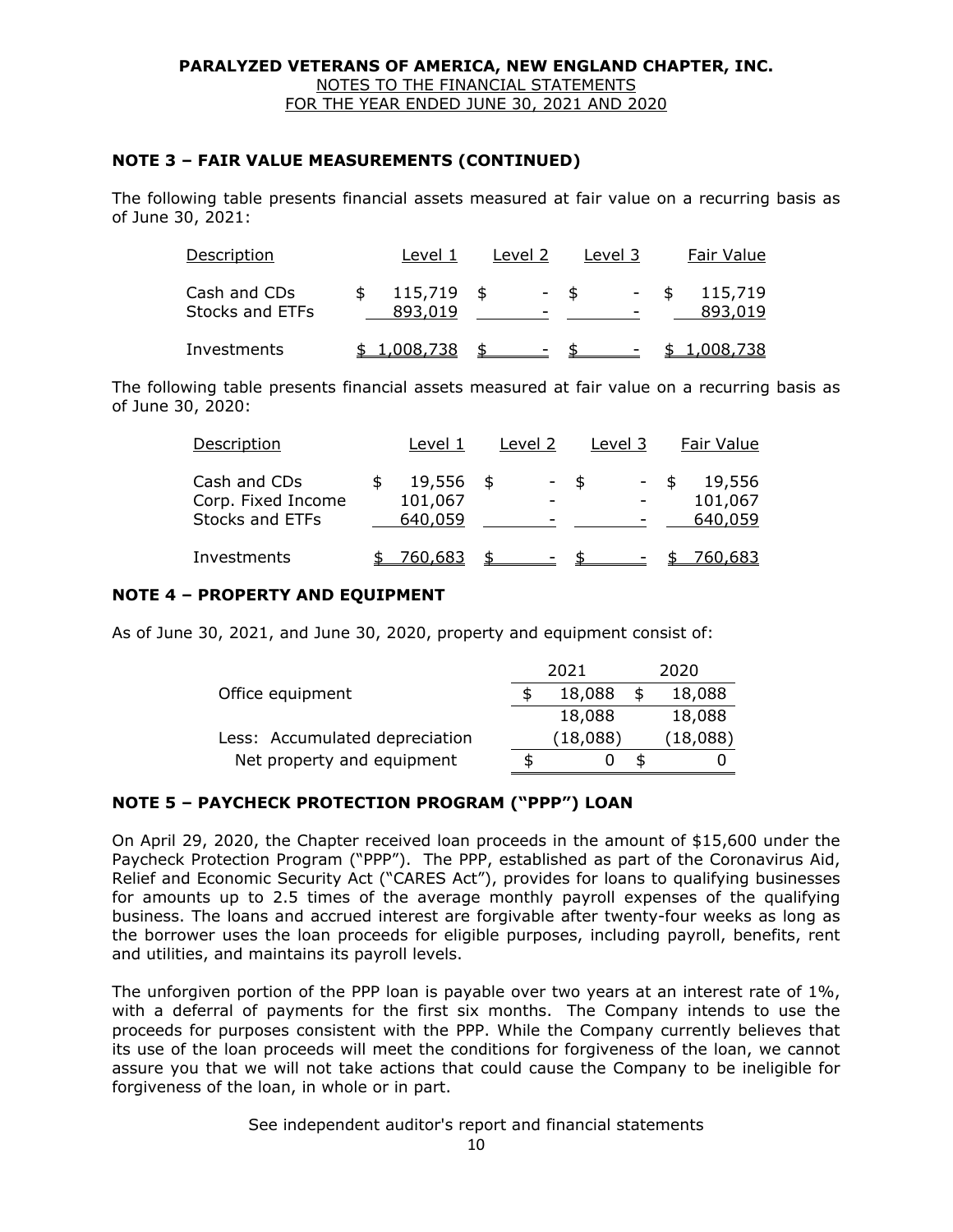## **NOTE 6 – INCOME TAX STATUS**

The Chapter is not subject to income taxes on its exempt activities under Section  $501(c)(3)$ of the Internal Revenue Code (the "Code"). In addition, the Chapter is not classified as a private foundation as defined under Section 509(a) of the Code.

The Chapter evaluates its uncertain tax positions using the guidance for contingencies as contained in generally accepted accounting principles. The chapter was not aware of any uncertain tax positions that were not provided for in the accompanying financial statements.

### **NOTE 7 – COMMITMENTS**

The Chapter has a ten-year lease for its office space effective October 1, 2016, calling for 120 monthly beginning at \$1,631 per month, with scheduled increases each year. The total amount paid for rent during the fiscal periods ending June 30, 2021 and June 30, 2020 were \$22,828 and \$20,659, respectively.

Minimum payments on existing obligations are as follows:

| Year Ended:   | Amount       |
|---------------|--------------|
| June 30, 2022 | 21,375       |
| June 30, 2023 | \$<br>21,795 |
| June 30, 2024 | \$<br>22,228 |
| June 30, 2025 | \$<br>22,676 |

### **NOTE 8 – COMPENSATED ABSENCES**

The amount of liability for compensated absences cannot be reasonably determined, therefore no accrual has been made.

# **NOTE 9 – CONCENTRATIONS**

#### *Credit Risk*

The Organization has significant amounts invested in stocks and exchange traded funds, which are subject to fluctuations in market value.

### *Funding Source*

The Chapter relies on the National Office of Paralyzed Veterans of America. For the year ended June 30, 2021, 27% of the Chapter's net revenue was received through the National Office. For the year ended June 30, 2020, approximately 29% of the Chapter's net revenue was received through the National Office.

### **NOTE 10 – COMPARATIVE STATEMENTS**

#### *Comparative Data*

See independent auditor's report and financial statements Certain amounts shown for the year ended June 30, 2021 in the accompanying financial statements are included to provide a basis for comparison with 2020 and present summarized totals only. Accordingly, the June 30, 2020 totals are not intended to present all information necessary for a fair presentation in conformity with accounting principles generally accepted in the United States of America. Such information should be read in